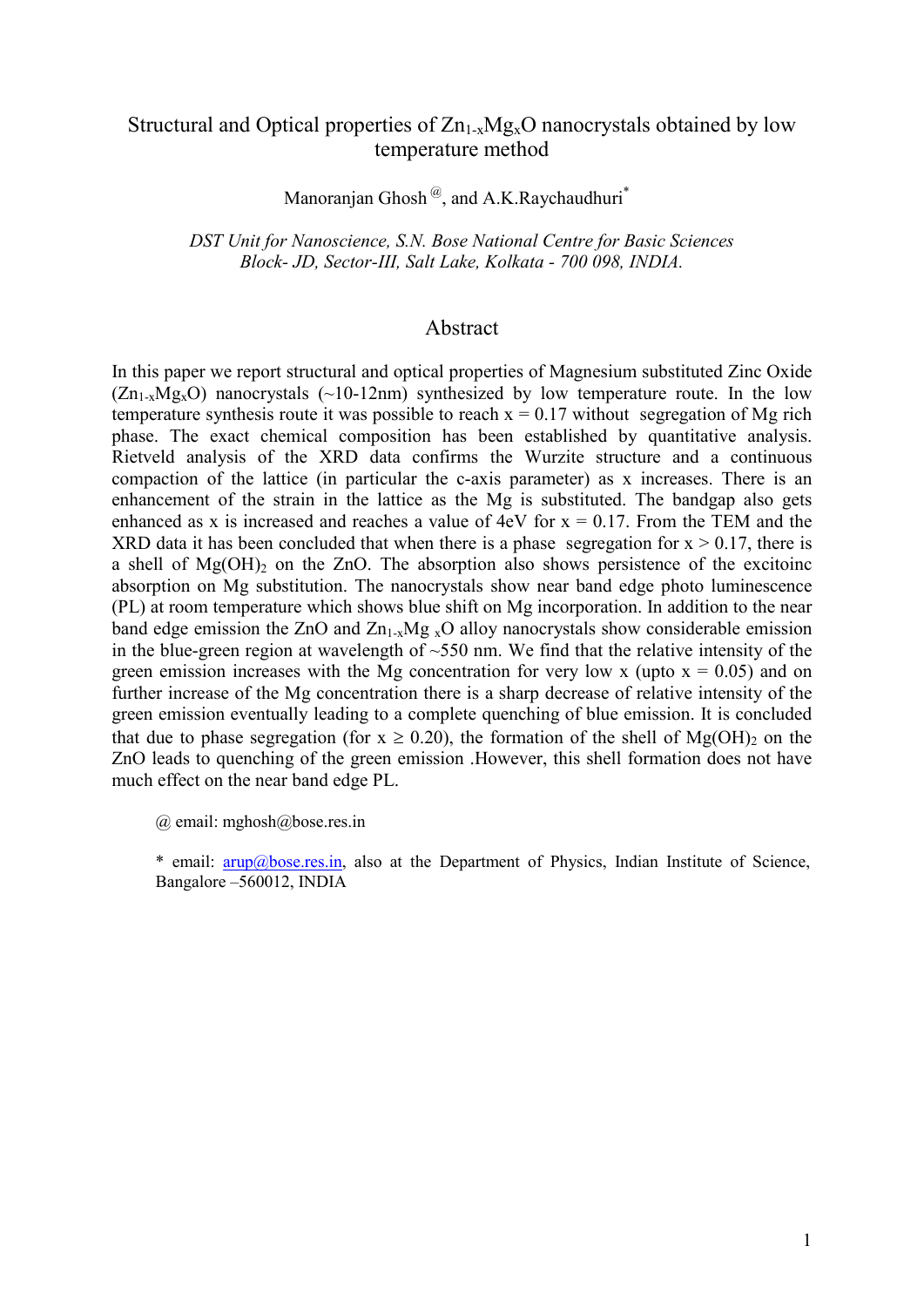### **1. Introduction**

ZnO is a wide band gap semiconductor. It has a Wurzite structure with lattice constants of  $a = b = 3.25$  Å and  $c = 5.207$  Å. It has a direct bandgap of 3.3eV and the fundamental absorption even at room temperature shows excitonic contribution due to its large excitonic binding energy ( $\sim 60$ meV)<sup>1,2</sup>. One of the interesting features of ZnO is the possibility to tune its band gap by substituting (alloying) bivalent metals like Cd and Mg in place of  $\overline{Z}$ n to its band gap. While Cd is known to reduce the band gap<sup>3</sup>, Mg substitution leads to enhancement of band gap<sup>4</sup>. This raises the possibility of band gap engineered heterostructure for optoelectronics applications in the UV range<sup>5</sup>.

Synthesis of ZnO for optoelectronics applications are generally done through vapor phase deposition with or without catalyst. Routes that have been used to prepare ZnO and  $Zn_{1-x}Mg_xO$  alloys are Molecular Beam Epitaxy (MBE)<sup>6</sup>, Vapor liquid solid phase growth<sup>4</sup> Pulsed Laser Deposition  $(PLD)^7$  and Metallo-organic Vapor Phase Epitaxial growth (MOVPE)<sup>8</sup>. Materials obtained are mostly films or rods. In addition, a very low temperature  $(\leq 100 \degree C)$  solution route has been used to fabricate aligned nanorods of ZnO $\degree$ . In a recent paper Mg substituted ZnO ( $\text{Zn}_{1-x}\text{Mg}_x\text{O}$ ) nanorod synthesized by hydrothermal method (100<sup>o</sup>  $\overline{C}$ ) has been reported<sup>10</sup>. The advantage of the solution route is that it can give high quality crystalline materials through an energy efficient route that allows wide area growth (e.g., 4" Si wafer). Our principal motivation is to explore whether such a low temperature route will allow us to grow well-characterized Mg substituted nanocrystals of ZnO as an optical material. In the solution route for material synthesis the mixing occurs at the atomic level and the material made by this method is close to the thermodynamic equilibrium phase.

One of the important issues that limits synthesis of MgO alloyed ZnO is the fact that the thermodynamic solubility limit of MgO in ZnO is  $\approx 4$  at. %<sup>11</sup>. The issue of Mg incorporation in ZnO in excess of 4 at% without phase segregation is an important and topical research problem. It has been claimed that using the vapor phase route such as pused laser deposition it is possible to incorporate Mg up to  $\sim$  40 at.%<sup>4</sup>. For MOVPE grown films the Mg incorporation has been reported to be  $\sim$  49 at%.<sup>8</sup>. For ZnO grown solution route x $\sim$ 0.25 has been reported to be achieved<sup>10</sup>. In this paper we would like to explore a very specific question- to what extent one can incorporate Mg into ZnO nanocrytals using low temperature solution route (growth temperature  $\langle 70^{\circ}$ C) and the resulting quality of the material as characterized by structural and optical means. We show that such a low temperature route can be used to make the alloy  $Zn_{1-x}Mg_xO$  with x as large as 0.17. Above this composition the MgO segregates. Up to this composition the alloy retains a Wurzite structure and the lattice constants changes smoothly as x is varied albeit by a small amount. The phase segregation for  $x > 0.20$  has been established by XRD as well as TEM studies. However, even with such low incorporation of Mg there are important and distinct changes in the optical properties of the material. The alloy nanocrystals show an enhanced band gap that reaches  $\approx 4.0 \text{ eV}$  for x  $\approx$ 0.17 and an appreciable near band edge Photoluminescence (PL) response when excited with UV radiation. The near band edge UV emission occurs at room temperature and the emission shows blue shift as x is increased. The choices of nanocrystals rather than nanorods for this work are two fold. First, working with good quality nanocrystals allows us to use the Rietveld analysis<sup>12</sup> for the x-ray diffraction to get a more quantitative evaluation of lattice constants, which is not possible with aligned rods. Second, ZnO nanocrystals showing good optical properties are basic building blocks for all applications and can often be used directly for many optoelectronic applications. It is like a quantum dot operating in the UV.

While investigating the effect of Mg substitution on the band gap one needs caution. This is because if the particle size is smaller than 5 nm, the effect of quantum confinement plays a significant role and the band gap becomes a function of the size<sup>13</sup>. While making the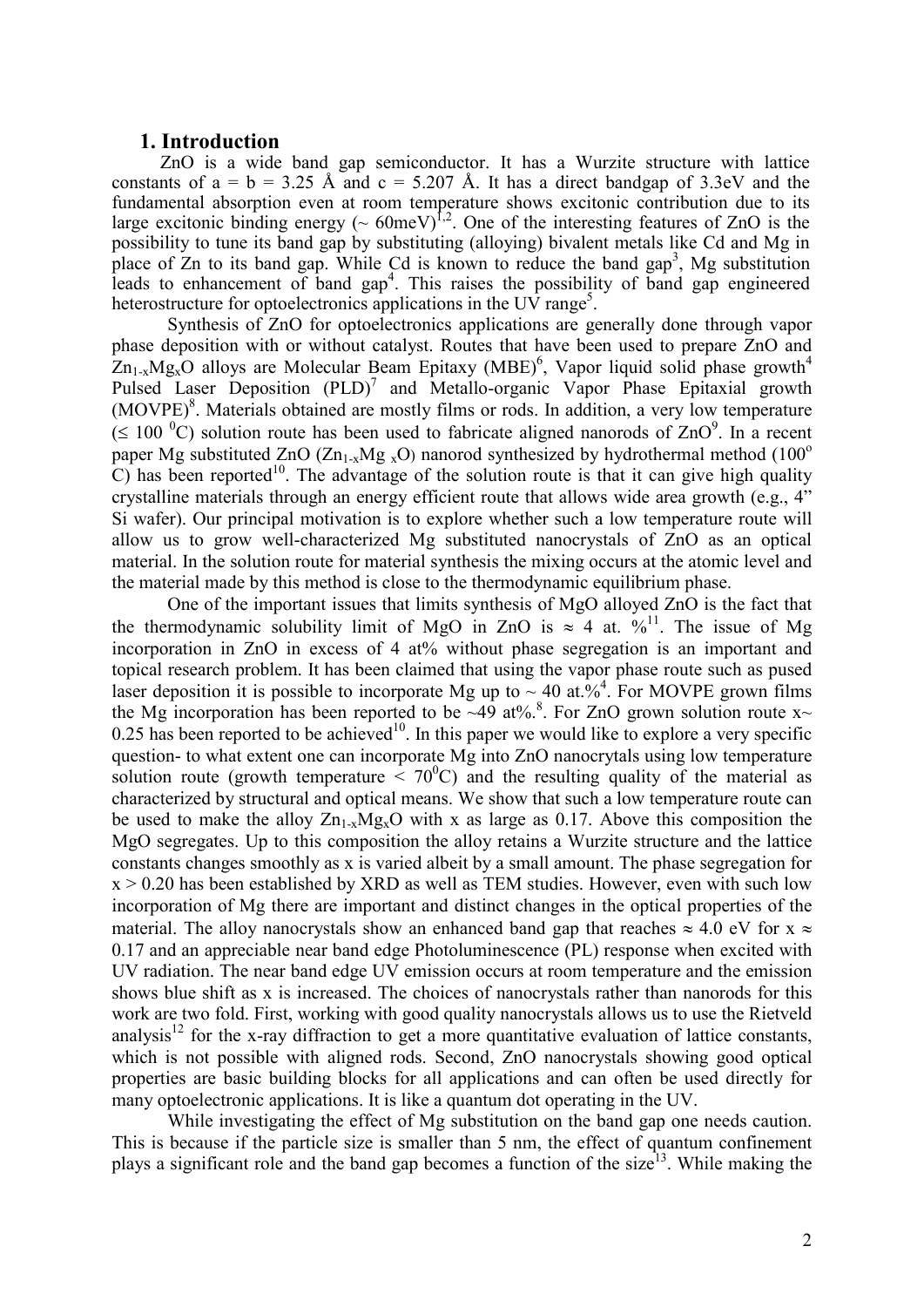alloy, if a strict control of the size is not achieved then two effects (one from quantum confinement, and other due to Mg substitution) will make comparable contribution and one may not be able to separate out the two effects. In this work we used nanocrystals in the size range 10-12 nm. In this range the quantum effects make negligible contribution. As a result we can cleanly isolate the effect of Mg substitution on the optical properties.

#### **2. Experimental**

ZnO nanoparticles were synthesized using acetate route. 0.03 M NaOH solution in ethanol is slowly added in 0.01 M solution of  $Zn(CH_3COO)_2$ ,  $2H_2O$  in ethanol kept at 65° C. The final solution was stirred and heated at  $65\degree C$  for two hours. This method allows precipitation of ZnO nanoparticles and avoids precipitation of hydroxides if the temperature is more than 60 <sup>o</sup>C. For the purpose of making alloy, we have added Mg(CH<sub>3</sub>COO)<sub>2</sub>, 4H<sub>2</sub>O with the  $Zn(CH_3COO)$ ,  $2H_2O$  solution and same procedure as described above have been followed. To vary the doping concentration, the relative concentration of  $MgCH_3COO<sub>2</sub>$ ,  $4H<sub>2</sub>O$  and  $Zn(CH<sub>3</sub>COO)<sub>2</sub>$ ,  $2H<sub>2</sub>O$  in the solution were varied. The temperature at which reaction occurs can be varied from 60  $^{\circ}$ C to 75  $^{\circ}$ C. To eliminate the large particle, the samples in solution phase were centrifuged for 2 minute at 2000 rpm. The dispersion containing the smaller particles were again centrifuged for 6 minute at 9000 rpm. The precipitates were collected, washed by water and centrifuged again at 9000 rpm. The final precipitates were collected by dispersing them in ethanol. All the optical measurements have been performed in solution phase taking the dispersed sample within a cuvette. For XRD investigation, washed residues were collected and dried within a hot air oven at temperature  $120^{\circ}$  C.

The chemical compositions (x) were confirmed by Inductively Coupled Plasma Atomic Emission Spectroscopy (ICP-AES)) and Energy Dispersive X-ray analysis. (We note that in general, most past studies (since they were mostly done on film) could not provide an independent quantitative analysis of exact Mg content after alloying ).

The nanoparticles were imaged using TEM and their lattice images were taken with a JEOL HR-TEM (at 200 KeV). The crystal structure of the ZnO and  $Zn_{1-x}Mg_xO$  alloy nanocrystals were studied by means of Rietveld analysis of the X-ray diffraction data. Combination of XRD and the TEM studies helped us to analyze what happens when Mg is progressively alloyed in ZnO. Room temperature optical properties were studied by UV– visible spectrophotometer (Shimadzu UV-2450) and photoluminescence spectrometer (JOBIN YVON – FluoroMax–3) where a Xenon arc-lamp has been used as illumination source.

## **3. Results and discussion**

3.1 ICP-AES AND TEM ANALYSIS: The basic characterization of the nanoparticles were done through Inductive Coupled Plasma Atomic Emission Spectroscopy (ICP-AES) and TEM in addition to XRD. The result of the XRD analysis are given in the subsequent subsection. We determine the exact chemical composition of the particles using the ICP-AES technique which show that the maximum composition of Mg that we could get into the nanocrystals correspond to  $x \approx 0.17$ . The analysis of the chemical composition by analytical quantitative technique like the ICP-AES is important because it establishes exactly how much Mg can be incorporated into ZnO. This is larger than the equilibrium composition ( $x \sim 0.04$ ) but much less than what has been reported for vapor phase methods<sup>4</sup>. In figure.1 we show the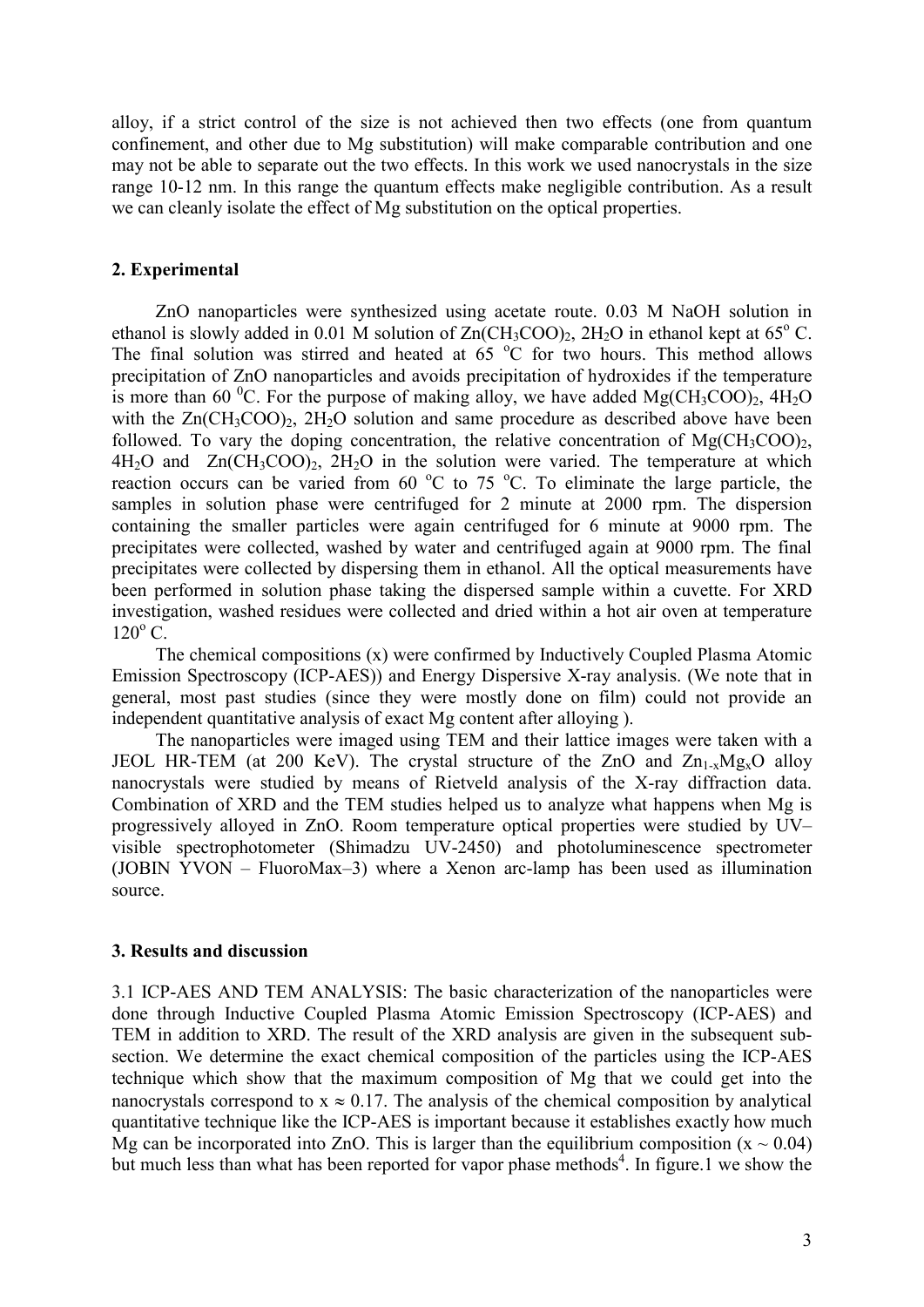value of exact 'x' as determined through ICP-AES analysis vs the molar fraction of  $Mg(CH_3COO)_2$ ,  $4H_2O$  added in the  $Zn(CH_3COO)_2$ ,  $2H_2O$  solution. For samples greater than  $x = 0.17$  the resulting nanocrystals is not single phase as we will show form the XRD and the TEM data. They show phase separation between two phases viz. wurtzite ZnO and brucite  $Mg(OH)$ <sub>2</sub> (this will be seen more clearly from the XRD investigation discussed later). Sample with  $x = 0.52$  show a thin layer of Mg(OH)<sub>2</sub> on the  $Zn_{1-x}Mg_xO$  nanoparticles forming a coreshell structure.

Recently it has been established that the doping efficiency is determined by the binding energy of dopant atoms on the individual nanocrystal surface  $14$ . The binding energy for wurtzite nanocrystal is three times less than that of zinc blend or rocksalt structure on (001) faces. Therefore the low concentration of incorporated Mg is likely to be a consequence of lower doping efficiency of the wurtzite ZnO nanocrystals surfaces.

TEM images of the ZnO (undoped) nanocrystals with a uniform size distribution (average diameter  $\sim$  10 nm) are shown in figure 2. Figure 2(a) shows the TEM image of a collection of the particles. The lattice fringes and selected area electron diffraction (SAED) pattern of a single particle is shown in fig. 2(b) and 2(c) respectively. The SAED confirms the hexagonal symmetry of the particles. The distance between the parallel lattice fringes of the undoped ZnO particle is 2.62 Å. The particles obtained by this method are well defined crystals. In figure 3(a) we show a typical HR-TEM image of an alloy  $(Zn_{1-x}Mg_xO)$ nanoparticle with x=0.17. The distance between the parallel lattice planes is very similar to that of the undoped crystals  $(\sim 2.60$ Å). Figure 3.(b) shows the SAED pattern of the same which confirms that the hexagonal symmetry of the ZnO nanocrystals are preserved on Mg substitution. The TEM images clearly establish that the Mg incorporation does not lead to any change in the crystal symmetry and the crystal structure upto about  $x \approx .17$ . This is an important observation because MgO has a rock salt structure and for higher concentration of Mg one would expect segregation of phases.

In the following we establish through the TEM study (which will be later elaborated by XRD ) that on further addition of Mg there is no incorporation or alloying of Mg into the lattice. Instead there is a phase segregation. We observe (presented below) that for higher Mg incorporation there is a clear appearance of XRD peaks due to  $Mg(OH)$ <sub>2</sub> brucite structure. Figure. 4 shows the TEM images of the same sample grown with condition of 55 mole %  $MgCH_3COO_2$ ,  $4H_2O$  in the solution (x = 0.52) which clearly shows a thin layer of Mg(OH)<sub>2</sub> on the  $Zn_1$ <sub>x</sub>Mg<sub>x</sub>O core. Upper part of the figure represent a single particle which shows a thin ring around the core. Lower part shows the HRTEM image taken at the junction of the thin layer and the core which clearly establishes the existence of two phases on the two sides of the junction. The left one shows uniformly spaced lattice fringes and two spots on the SAED pattern (left most part, indicated by an arrow) which confirms the existence of single phase. The phase was identified as  $Mg(OH)$ , by the XRD data as it shows two distinct peaks (corresponding to two spots in the SAED pattern) due to (100) and (110) planes of brucite  $Mg(OH)_{2}$ . On the right side of the junction, lattice fringes are overlapped and this indicates mixture of two phases (wurtzite  $Zn_{1-x}Mg_xO$  with  $Mg(OH)_2$  as cover layer). This fact is also clear from the SAED pattern ( right most figure indicated by an arrow) which shows diffused pattern, again indicating a phase mixture. From the XRD data, the core structure of this sample can be easily identifiable as wurtzite  $Zn_{1-x}Mg_{x}O$ .

To summarize this section we find that Mg can be incorporated upto  $x \approx 0.17$  in the alloy  $Zn_{1-x}Mg_xO$  nanoparticles by low temperature solution method without phase segregation and retaining the Wurzite structure of the parent ZnO system. The resulting nanoparticles (diameter  $\sim$  10-12 nm) are single crystals. Further addition leads to phase segregation that creates a core of the alloy  $Zn_{1-x}Mg_xO$  and a shell of the Mg(OH)<sub>2</sub>. (Note: The EDX taken in the TEM also allows one to evaluate the Mg concentration in the nanoparticles.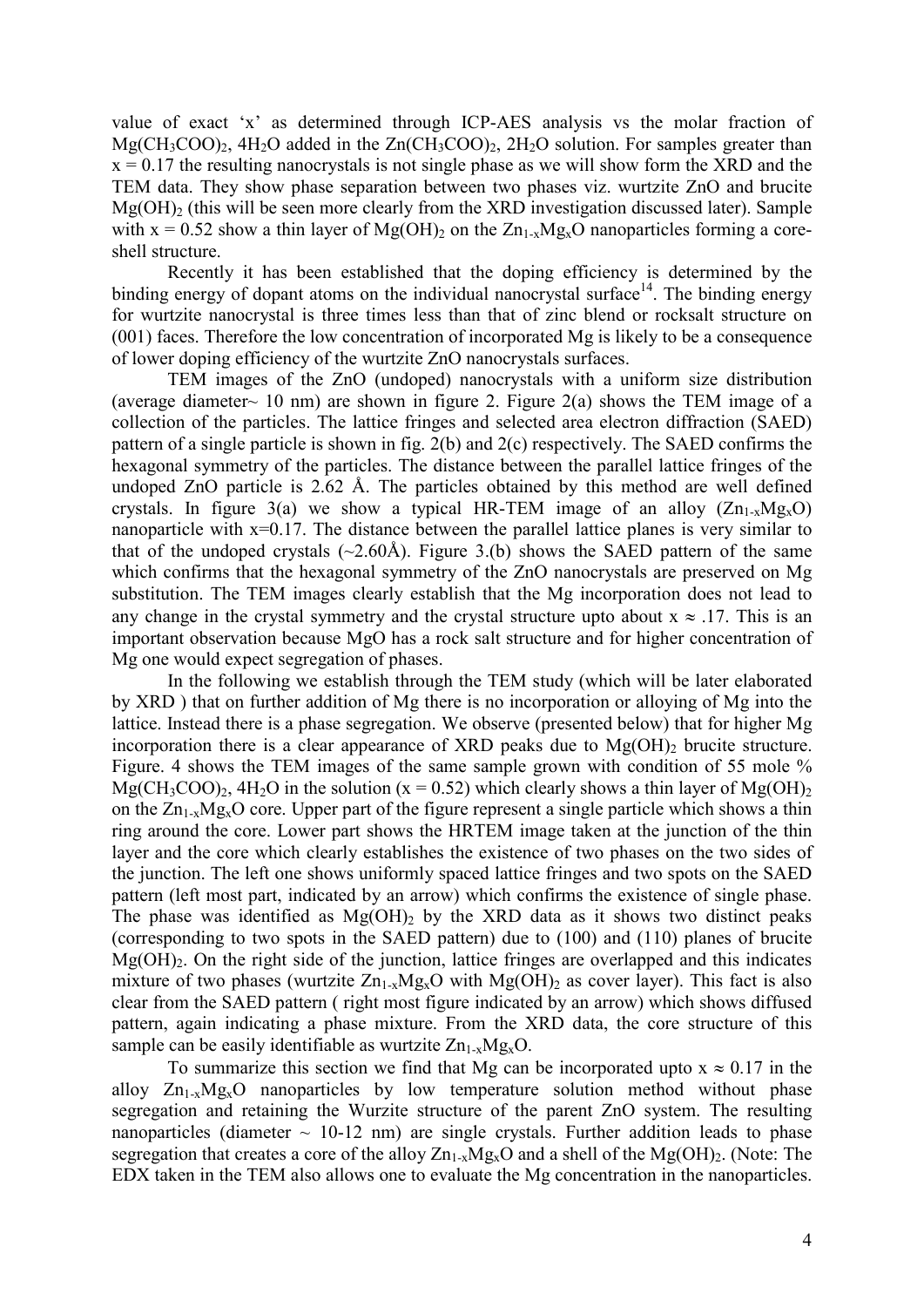A comparison with ICP-AES measurements shows that the concentration determined by EDX alone overestimates x severely. We have used the ICP-AES results because the method is more standardized with available standards.)

3.2 X-RAY DIFFRACTION AND ANALYSIS OF STRUCTURAL DATA: One of the important issue in the alloy  $Zn_{1-x}Mg_xO$  formation is the change in the lattice constant when Mg is incorporated. Mg<sup>2+</sup> and  $\text{Zn}^{2+}$  have similar ionic radii - 0.57Å and 0.60 Å respectively<sup>15</sup>. The alloy formation is thus expected to give a small change in the lattice constants due to the smaller size  $(\sim 5\%)$  of the Mg ions. Although Zn and Mg have very comparable ionic radii, the crystal structures of MgO and ZnO are different and it is expected that at certain concentration of Mg the simple substitution has to terminate. As shown in figure 5(a), the observed powder data for  $Zn_{1-x}Mg_xO$  can be indexed to wurtzite structure upto x =0.17. This indicates that single phase  $Zn_{1-x}Mg_xO$  nanoparticles form with Mg incorporation. However, for higher Mg content ( $x > 0.17$ ) additional peaks appear in the XRD data. These two peaks are due to (100) and (110) reflections of  $Mg(OH)$ <sub>2</sub> as indicated in figure 5(a). This indicates phase separation between  $ZnO$  and  $Mg(OH)_2$ . We have seen before in the TEM image (figure 4) that this sample shows a core-shell structure of a thin layer of  $Mg(OH)_{2}$  on the  $Zn_{1-x}Mg_{x}O$ core .

The crystal structure were investigated by analyzing the XRD data ( upto  $x = 0.17$  ) by full line profile fitting using Rietveld method .The fit of the data have been shown as a solid line in figure 5(a). In the least square refinement peak shape was assumed to be Pseudovoigt. An example of the residue of the fitting is shown in the figure for  $x = 0$  data. The profile fitting to determine the lattice constants assumed that the Mg is on substitutional sites and it occupies these sites randomly. One obtains good fitting with low residue with this assumption. We can thus conclude that the alloy formation does occur with Mg randomly substituting for Zn. The HR-TEM lattice images also corroborates this.

As shown in figure 5(a), the peaks in the powder XRD of the nanocrystals shift to higher angle as x is increased, indicating decrease in the lattice constants of the ZnO due to incorporation of Mg. The lattice constants  $(a,b,c)$  and the cell volume *V* (=0.866 $a^2c$  for hexagonal lattice) were determined from the full profile fitting of the observed data. As plotted in figure 5(b) the lattice constants as well as the cell volume decrease monotonously as x is increased. We observed 0.3 % change in the c-axis length which is smaller than the approximate decrease in the value of the c-axis lattice constant ( $\approx 0.6\%$  for x=0.2) observed in MOVPE grown  $Zn_{1-x}Mg_xO$  alloy films<sup>8</sup>. Thus, the lattice constant depends on the method of growth. The Rietveld analysis shows that the lattice constant  $a(=b)$  changes by even a smaller amount  $\sim 0.15\%$  for the same Mg concentration. The XRD studies show that the main effect of Mg substitution is compaction along the c-axis which in turn leads to a compaction of the unit cell volume.

The XRD data were also used to find the average particle size and strain using Williamson-Hall (W-H) analysis using simplified integral breadth method<sup>16</sup>. The Integral Breadth(β), defined as the ratio between peak area and the intensity maxima for both size and strain broadened profile is given by $16$ 

$$
\beta^* = 1/D + 2.\varepsilon \text{.s} \qquad \text{(in sin}\theta \text{ scale)} \tag{1}
$$

where  $\beta^* = \beta \cos{\theta}/\lambda$ ,  $\varepsilon$  is strain and  $s = 2\sin{\theta}/\lambda$ .

The average particle diameter was obtained form this analysis and this match with that found from the TEM. W-H analysis also allows us to find the average strain from the slope of the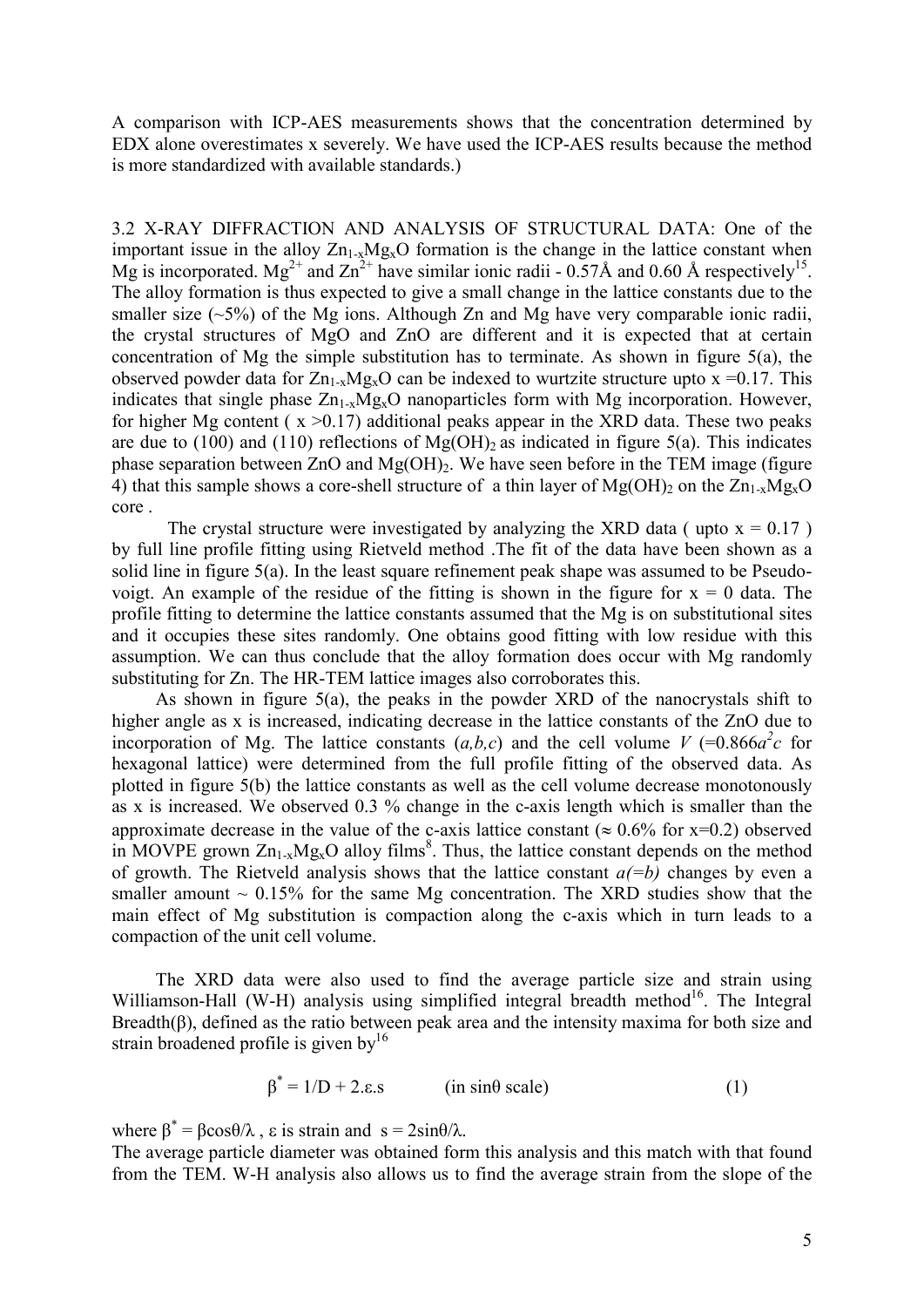linear fit of the data points. The strain values calculated by this method were plotted with the Mg content 'x' in fig.6. For low x, the strain is within the range  $\epsilon \approx 1-5 \times 10^{-3}$  which is similar to that seen in undoped ( $x=0$ ) nanocrystals. Although there is a gradual increase in  $\varepsilon$ as x increases, for  $x \ge 0.17$  there is a sudden increase in the strain value by a large amount. Interestingly this is the value of x for which the phase segregation takes place. The XRD data (along with the TEM data) provides clear evidence for the phase segregation. It therefore appears that the phase segregation is driven by the built in strain on Mg incorporation.

To summarize, the extensive analysis the XRD data shows that Mg can be incorporated in the ZnO forming the random substitutional alloy  $Zn_{1-x}Mg_{x}O$  for  $x \le 0.17$ . It is important to establish that the material thus formed has the Mg in the substitutional sites. The substitution leads to a compaction of the c-axis lattice constant. However, for higher values of x there is a phase segregation, which is corroborated by TEM results presented in previous subsection.

#### 3.3 OPTICAL PROPERTIES:

UV ABSORPTION: The room temperature UV-visible absorption spectra of ZnO and the  $Zn_{1-x}Mg_xO$  alloy nanocrystals were taken by dispersing them in ethanol. As shown in the figure 7(a), a sharp absorption peak appears in the absorption curve due to the large excitons followed by the fundamental absorption. The sharp peak which has been identified as due to excitons and is visible even at room temperatures due to the large exitonic binding energy of  $ZnO$  ( $\sim$  60meV). The absorption curve shifts to higher energy in the alloy nanocrytals. In the same graph we show the absorption spectra taken at room temperature in a single crystal of ZnO (we refer to this as bulk). Compared to the Bulk the fundamental absorption edge is shifted by about  $0.25$ eV in the nanocrytal (with average diameter  $\sim 10$ nm). We observe a large and gradual blue shift of the absorption edge on Mg substitution. This is shown in figure 7(b) where we plot the shift of the absorption edge energy ( $\Delta E_g$ ) as a function of x for the  $Zn_{1-x}Mg_xO$  alloy nanocrytals. Interestingly the  $E_g$  shifts to as high as 4eV on Mg substitution. (As pointed out before it is not possible to have a tight control on the particle size on Mg substitution. The particle sizes may vary by about 2nm on the average. However, for an average size of 10nm, such a size variation ( $\sim$ 2nm) can only produce a change in E<sub>g</sub> of about 0.05 eV  $^{13}$ . This is much smaller compared to the change in  $\overline{E_g}$  seen on Mg substitution. For the phase segregated sample (curve 5 in fig  $7(a)$ ), no more shift in the band gap value has been observed. Also the excitonic peak disappear from the absorption spectrum.

NEAR BAND EDGE EMISSION: One of the exciting thing about ZnO is its ability to show near band edge Photoluminescence (PL) even at room temperatures when irradiated by radiation with energies somewhat higher than the Eg. At room temperature in addition to the near band edge (NBE) emission a lower energy emission is also seen. The deep level PL is a matter of debate and is now established to be associated with defects. In figure 8(a) we show the NBE emission obtained from the ZnO and alloy nanocrytals. The PL spectra when analysed for different peak showed that it contains two main lines at 347 nm and 377 nm and a weak line at 398 nm. All the samples were excited at 230 nm and have one peak located in the UV region of the spectra which is due to the excitonic near-band-gap emission. In  $Zn_1$ .  $x \text{Mg}_x$ O there is a clear blue shift of the NBE as x is increased. This is shown in figure 8 (b). For  $x = 0.17$  the blue shift is nearly 12 nm. This is, however, less than the blue shift observed in the band edge from the absorption data (42nm).

The luminescence show a stokes shift to the lower energy side of the absorption edge which is very common in alloy semiconductors<sup>17</sup>. For instance undoped ZnO  $(x=0)$  shows PL peak at 377 nm whereas the Eg occurs at 354nm. On Mg substitution the PL peak shifts to 365 nm while  $E_g = 312$ nm for x = 0.17. The blue shift of NBE emission is because of the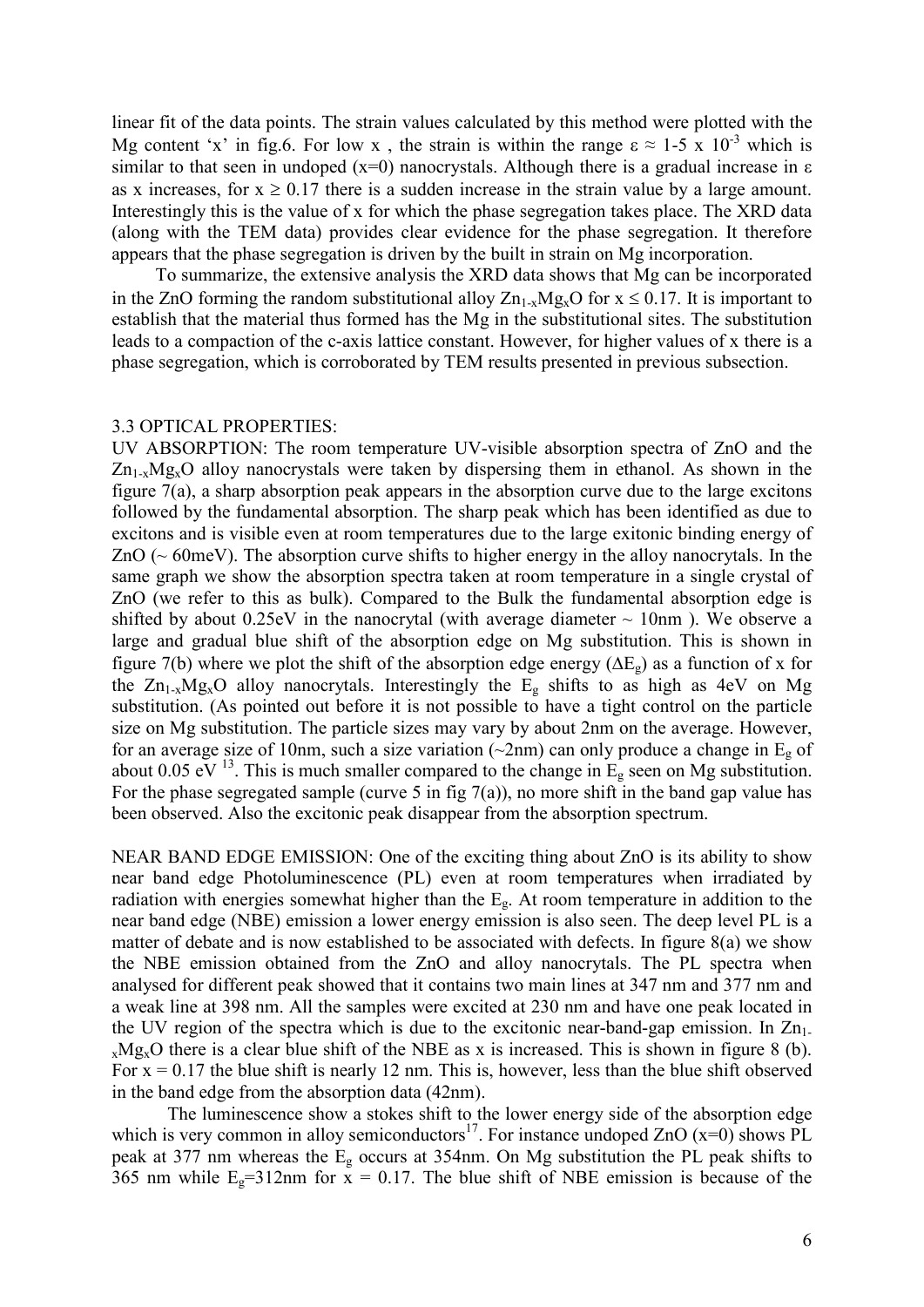doping of Mg in ZnO. Since ZnO is a natural n-type material, the height of the Fermi level increases and will be inside the conduction band due to the incorporation of Mg. The states below the Fermi level in the conduction band being full, the absorption edge shifts to the higher energy<sup>18</sup>. The blue shift of the PL peak with x is also monotonous like the shift in  $E_g$ .

The NBE emission has details which are not seen in the room temperature spectra. It has been established at least in bulk ZnO by PL investigations at low temperature that the NBE emission actually contains a number of lines that arise from free exciton as well as from exciton bound to impurities. The substitution by Mg can lead to redistribution of energy among various absorption lines to shift in the NBE, in addition to the blue shift of the PL main line. Importantly these changes on substitution are substantial and they happen even with small amount of substitution ( $x \le 0.15$ ).

 The NBE UV emission may get a contribution from Raman scattering arising from the phonon modes. To check, whether it has a contribution from the Raman scattering, we varied the excitation frequency and noted the NBE spectra. We find that the line positions mentioned as PL peaks does not shift with the excitation frequency.

VISIBLE EMISSION: In addition to the near band edge emission the  $ZnO$  and  $Zn_{1-x}Mg_xO$ alloy nanoparticles show considerable emission in the blue-green region at wavelength of  $\sim$ 550 nm. This particular emission occurs in almost all samples of ZnO and its origin has been a topic of much discussion<sup>19</sup>. It is however, accepted that this emission has an extrinsic origin (defect mediated). The extrinsic nature of the 550nm emission can be seen from the fact that it depends on the surface condition and also the details of the preparation. In this paper we have also investigated briefly what happens to this emission on Mg substitution. However, the detailed investigation of this specific issue is beyond the scope of the paper. We find that the effect of Mg substitution is two fold. First there is a nonmonotonous dependence of the intensity of the visible emission on x. Second, there is blue shift of the emission peak on Mg substitution.

The green emission, has a strong and non-monotonous dependence on x. The intensity ratio of the visible to near band edge UV emission increases very rapidly up to  $x \le 0.05$ . An example of the blue-green emission for low x is shown in figure 9(a) for  $x = 0.05$ . Further increase in the Mg content reduces the intensity ratio between the two lines (figure 9(b) ). For  $x > 0.2$ , when the core-shell structure sets in there is complete quenching of the visible emission at 550nm, whereas the yield of the UV emission remains same. It is likely that the  $Mg(OH)$ <sub>2</sub> layer on the ZnO nanocrystals (revealed by the XRD and the TEM data) actually quenches the visible emission at 550nm. The quenching of the visible emission on formation of the core-shell structure is a new observation and has the possibility of its utilization in controlled optical properties of ZnO nanocrystals. A detailed investigation of the specific issue of the visible emission from Mg substituted ZnO is under way and is beyond the scope of the paper.

Another important effect of Mg substitution is the blue shift in the emission spectra as x increases. As shown in fig. 8(b) the visible emission is significantly blue shifted on Mg substitution, ranging from 550nm ( $x=0$ ) to 514 nm ( $x = 0.17$ ). On further substitution the emission intensity comes down as noted before.

CONCLUSION: In summary,  $Zn_{1-x}Mg_xO$  nanocrystals (with average size ~10-12nm) are synthesized by using a low temperature solution growth method (growth temperature 60- 75<sup>o</sup> C). The crystal structure analysis (based on the XRD data) and the TEM -diffraction pattern show that the  $Zn_{1-x}Mg_xO$  nanocrystals have wurtzite structure as that of  $ZnO$  upto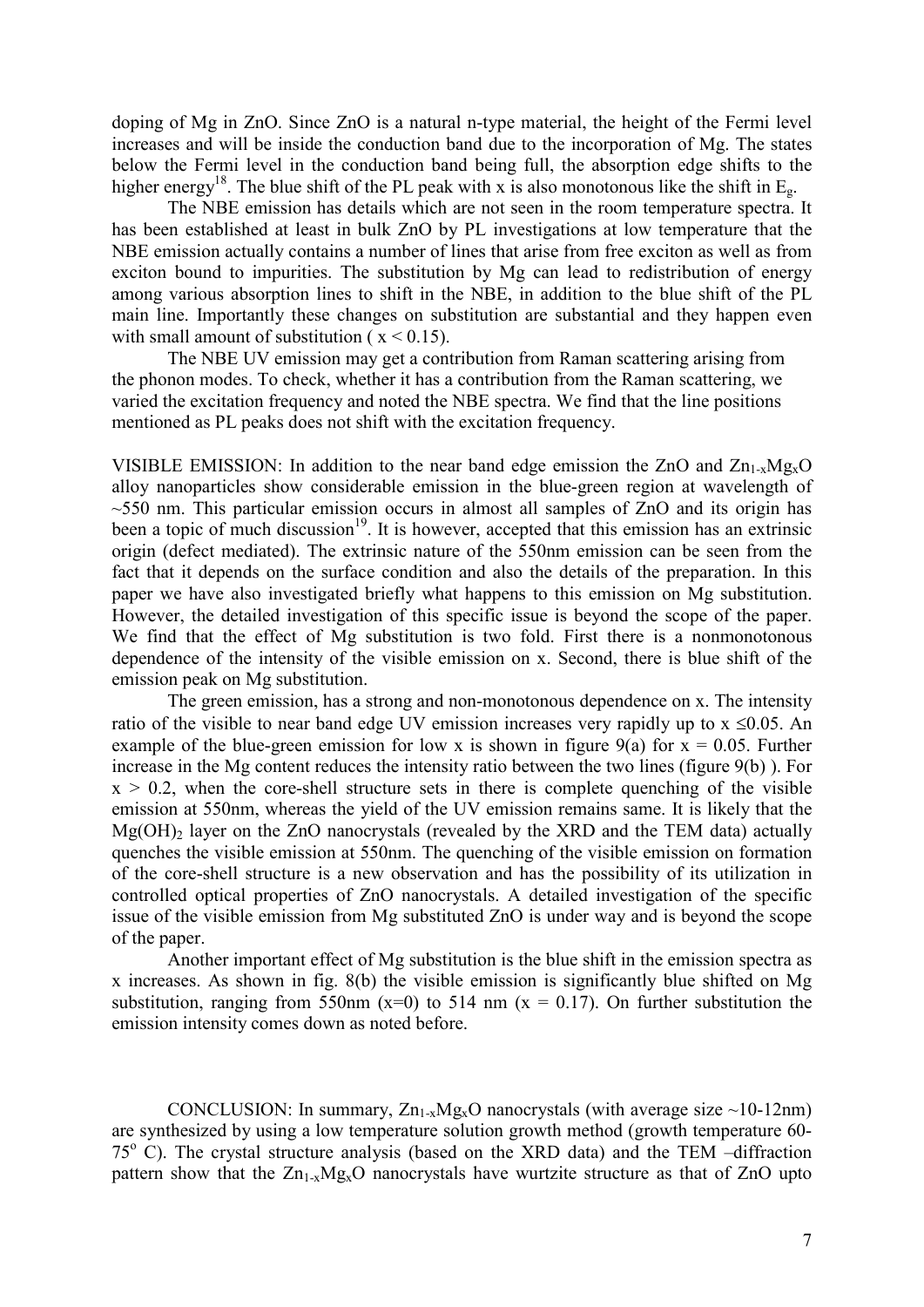$x=0.17$ . Beyond that segregation of  $Mg(OH)_2$  occurs. The composition as checked by the ICP-AES shows that EDX composition analysis (as is generally done in doped ZnO films) may overestimate the actual Mg incorporation. Room temperature spectra reveals that Mg substitution leads to enhancement of the fundamental absorption edge from 3.55eV to 3.99 eV and the near band edge emission from 377 to 365 nm for x as little as 0.17. After phase segregation, the excess  $Mg(OH)$ <sub>2</sub> forms a layer on the nanocrystals, which quenches the visible emission.

## ACKNOWLEDGMENT

The authors want to thank Department of Science and Technology for financial support as Unit for Nanoscience. Technical support by Dr. Supriya Chakraborti for use of the TEM facility at Indian Association for the Cultivation of Science is acknowledged.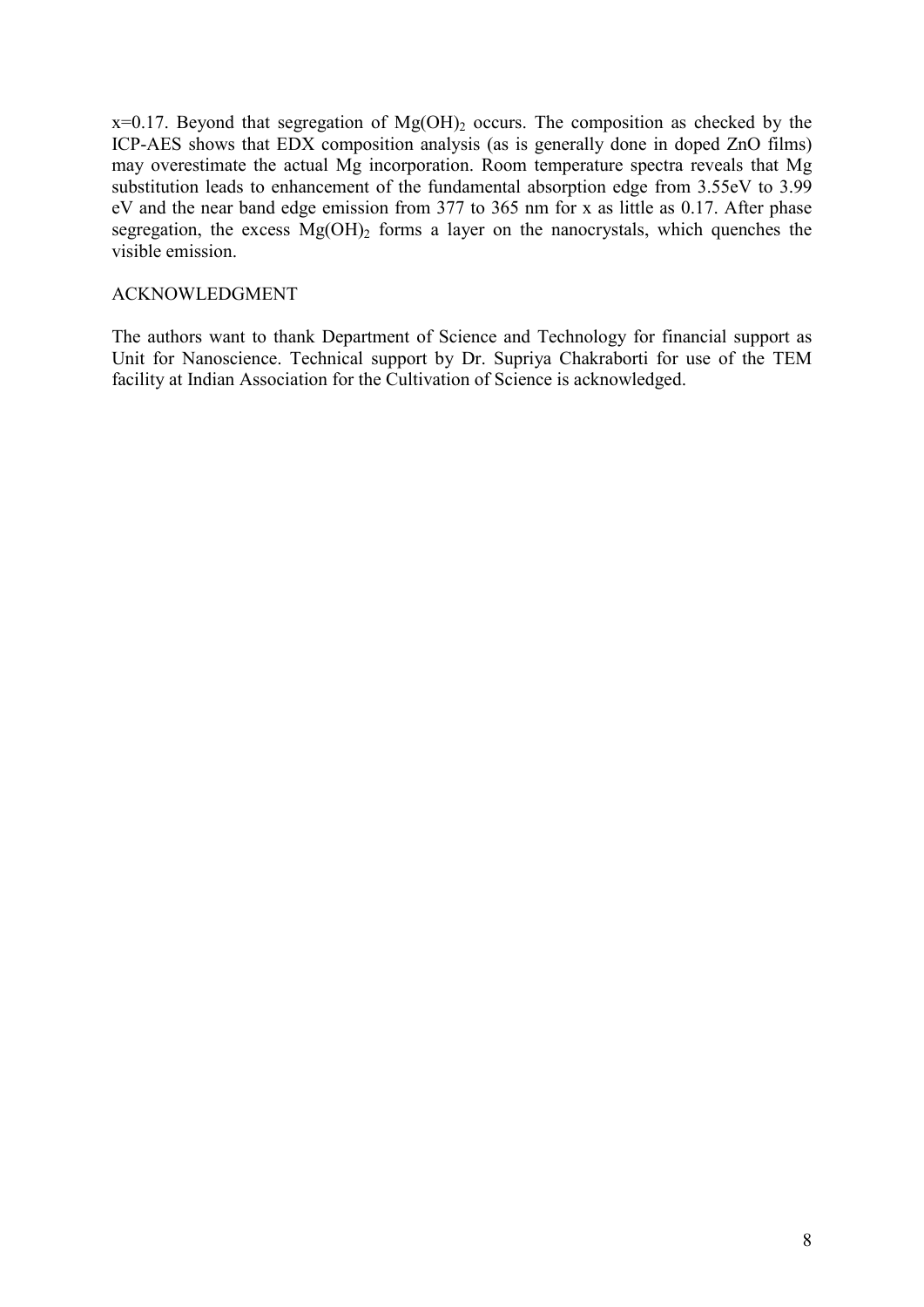# REFERENCES

- [1] D .M. Bagnall, Y. F Chen, Z Zhu and T. Yao, Appl. Phys. Lett **70**, 2230 (1997).
- [2] Z. K. Tang, G. K. L. Wong, P. Yu, M. Kawasaki, A. Ohtomo, H. Koinuma, and Y. Segawa, Appl. Phys. Lett **72**, 3270 (1998).
- [3] W. I. Park, G. C. Yi, M. Y. Kim and S. J. Pennycook, Adv. Mater **15**, 526 (2003).
- [4] A. Ohtomo, M. Kawasaki, T. Koida, K. Masubuchi, H. Koinuma, Y. Sakurai, Y. Yoshida, T. Ysuda, and Y. Segawa, Appl. Phys. Lett. **72**, 2466 (1998).
- [5] H. Cao, Y. G. Zhao, H. C. Ong, S. T. Ho, J. Y. Dai, J. Y. Wu, and R. P. H. Chang, Appl. Phys. Lett. **73,** 3656 (1998).
- [6] A. K. Sharma, J. Narayan, J. F. Muth, C. W. Tang, C. Jin, A. Kvit, R. M. Kolbas, and O. W. Holland, Appl. Phys. Lett. **75**, 3327 (1999).
- [7] M. Lorenz, E. M. Kaidashev, A. Rahm, Th. Nobis, J. Lenzner, G. Wagner, D. Spemann, H. Hochmuth, and M. Grundmann, , Appl. Phys. Lett. **86**, 143113 (2005).
- [8] W. I. Park, Gyu-Chul Yi, and H.M. Jang, , Appl. Phys. Lett. **79**, 2022 (2001).
- [9] Claudia Pacholski, Andreas Kornowski, and Horst Weler, Angew Chem. Int. Ed. **41**, 1188 (2002).
- [10] Chia Ying Lee, Tseung Yuen Tseng, Seu Yi Li and Pang Lin, Nanotechnology. **16**, 1105 (2005).
- [11] Segnit E R and Holland A E, J. Am. Ceram. Soc. **48**, 412 (1965).
- [12] H.M. Rietveld, J. Apl. Cryst. **2**, 65 (1969).
- [13] Ranjani Viswanatha, Sameer Sapra, B. Satpati, P. V. Satyam, B. N. Devb and D. D. Sarma, J. of Mater Chem. **14**, 661 (2004).
- [14] Steven C. Erwin1, Lijun Zu, Michael I. Haftel, Alexander L. Efros, Thomas A. Kennedy1 & David J. Norris, Nature **436**, 91 (2005).
- [15] R. W. Martin, P. G. Middleton, K. P. O' Donnell, and W. Vander stricht, Appl. Phys. Lett. **74**, 263 (1999).
- [16] G.K. Williamson and W.H. Hall, Acta Metall. **1,** 22 (1953).
- [17] P. Nandakumar, C. Vijayan, Y.V.G.S. Murti, J. Appl. Phys. **91,** 1509 (2002).
- [18] E. Burstein, Phys. Rev. **93**, 632 (1954).
- [19] Nick S. Norberg and Daniel R. Gamelin, J. Phys. Chem. B. **109,** 20810 (2005).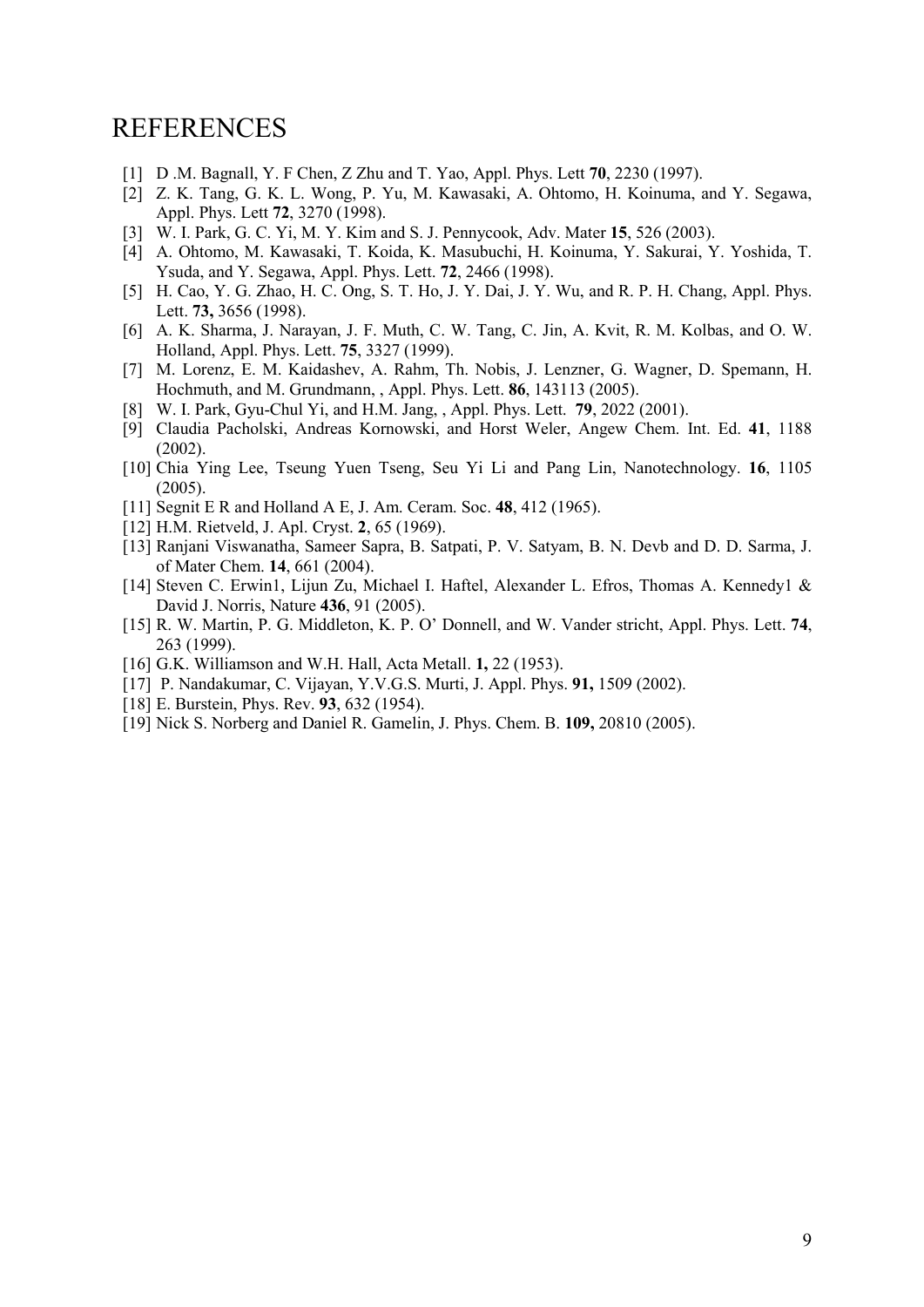# **Figure captions:**

Figure.1: Exact concentration x of Mg in  $Zn_{1-x}Mg_xO$  nanocrystals determined by ICP-AES vs the molar fraction of Mg acetate  $(Mg(CH_3COO)_2, 4H_2O)$  in solutions.

Figure. 2.(a): TEM image of undoped ZnO nanocrystals. (b) and (c) show the HRTEM image and the SAED of the same sample respectively.

Figure. 3.(a) and (b) show the HR-TEM image and SAED pattern of the  $Zn_{1-x}Mg_xO$ nanocrytals with Mg content  $x = 0.17$ .

Fig. 4. TEM image showing core-shell structure of  $Zn_{1-x}Mg_xO$  coated with  $Mg(OH)_2$ seen in phase separated nanocrystals. Upper part of the figure shows a thin layer around the core. The lower part represents the lattice image at the interface of the two materials which clearly shows two different arrays of lattice fringes separately for  $Mg(OH)$ <sub>2</sub> (left) and mixture of  $Zn_{1-x}Mg_xO$  and  $Mg(OH)_2$  (right).

Fig. 5. (a): XRD data taken on  $Zn_{1-x}Mg_xO$  nanocrystals. It shows single phase (wurtzite structure, peaks are indexed) upto  $x = 0.17$ . Beyond this level phase separation takes place and distinct peaks due to (100) and (110) planes of  $Mg(OH)$ <sub>2</sub> (indexed in the figure) are observed. The data upto  $x = 0.17$  are analysed by Rietveld method. Observed data (dotted curve) upto  $x = 0.17$  are fitted well with the calculated data (solid line). (examples of residues are shown for  $x = 0$  at the bottom). Fig. 5 (b): Variation of *c*-axis length and cell volume (extracted from the Rietveld analysis of the data) with the Mg content x.

Fig. 6 Variation of strain as obtained from the XRD data with x. The large rise in the strain in the region of phase separation can be seen in the graph.

Fig. 7. (a): Absorption spectra of the  $Zn_{1-x}Mg_{x}O$  nanocrystals for different Mg content. Curve no 5 is for phase segregated sample. Fig. 7(b): Shift in the direct band gap values ( $\Delta E_g$ ) of the  $Zn_{1-x}Mg_xO$  alloy nanocrystals compared to undoped ZnO nanocrystal.

Fig. 8.(a): The near band edge luminescence in  $Zn_{1-x}Mg_xO$  alloy nanocrystals. The PL shows blue shift as the Mg content increases. The visible emission also shift to the blue side as the Mg content increases. Fig.8(b): The shift in emission wavelength compared to the undoped sample for both the NBE emissions and green emissions as a function of 'x'.

Fig 9(a): An example of the 550nm emission in doped system with  $x = 0.05$ . Fig. 9(b): The variation of the intensity ratio between the visible and the UV emission as Mg content increases. Plot shows that the intensity of the visible emission increases rapidly as the Mg content increases but falls drastically as soon as the phase segregation starts. (see text).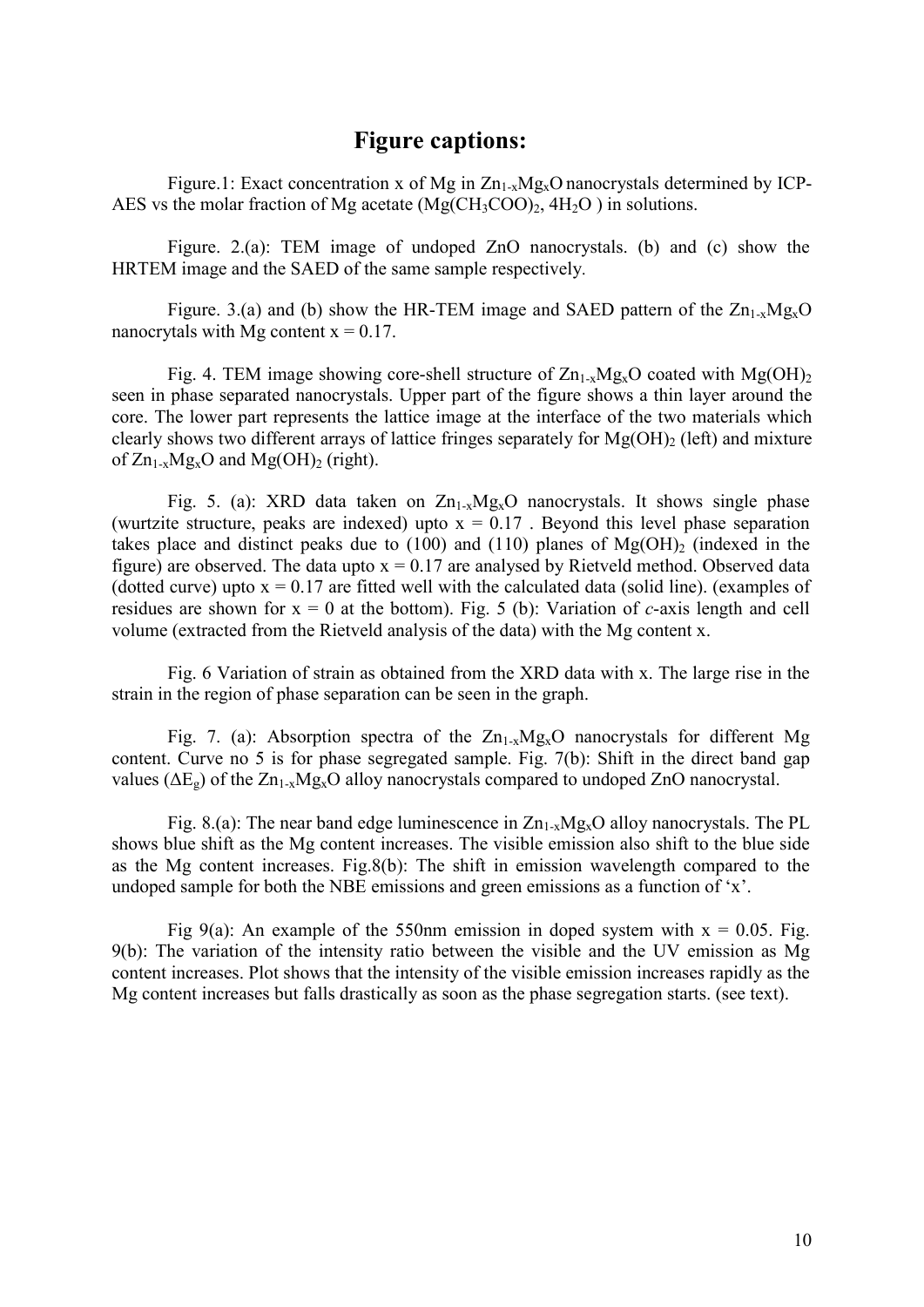# **Figures:**



Fig. 1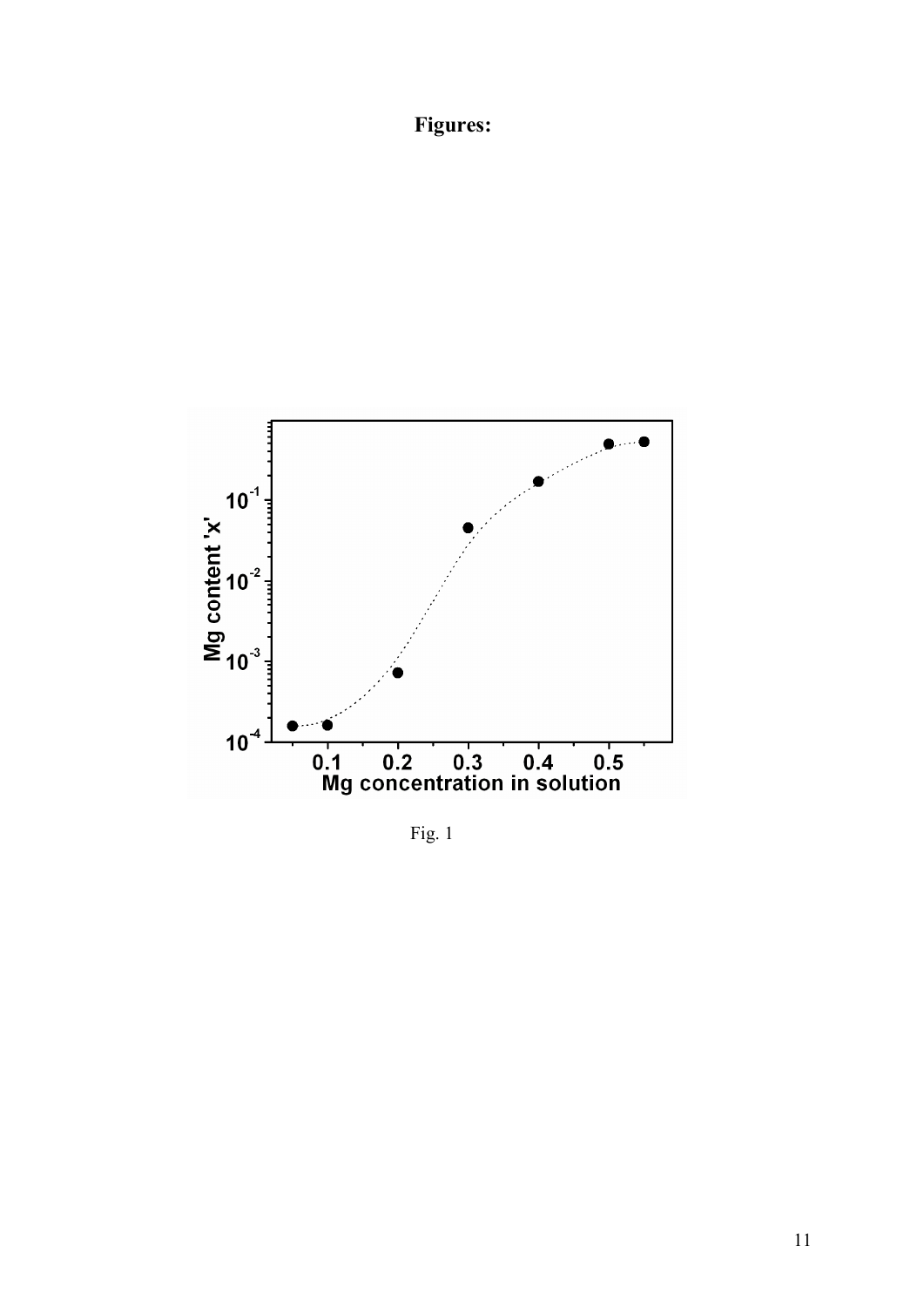

Fig. 2(a)



Fig. 2(b)



Fig.  $2(c)$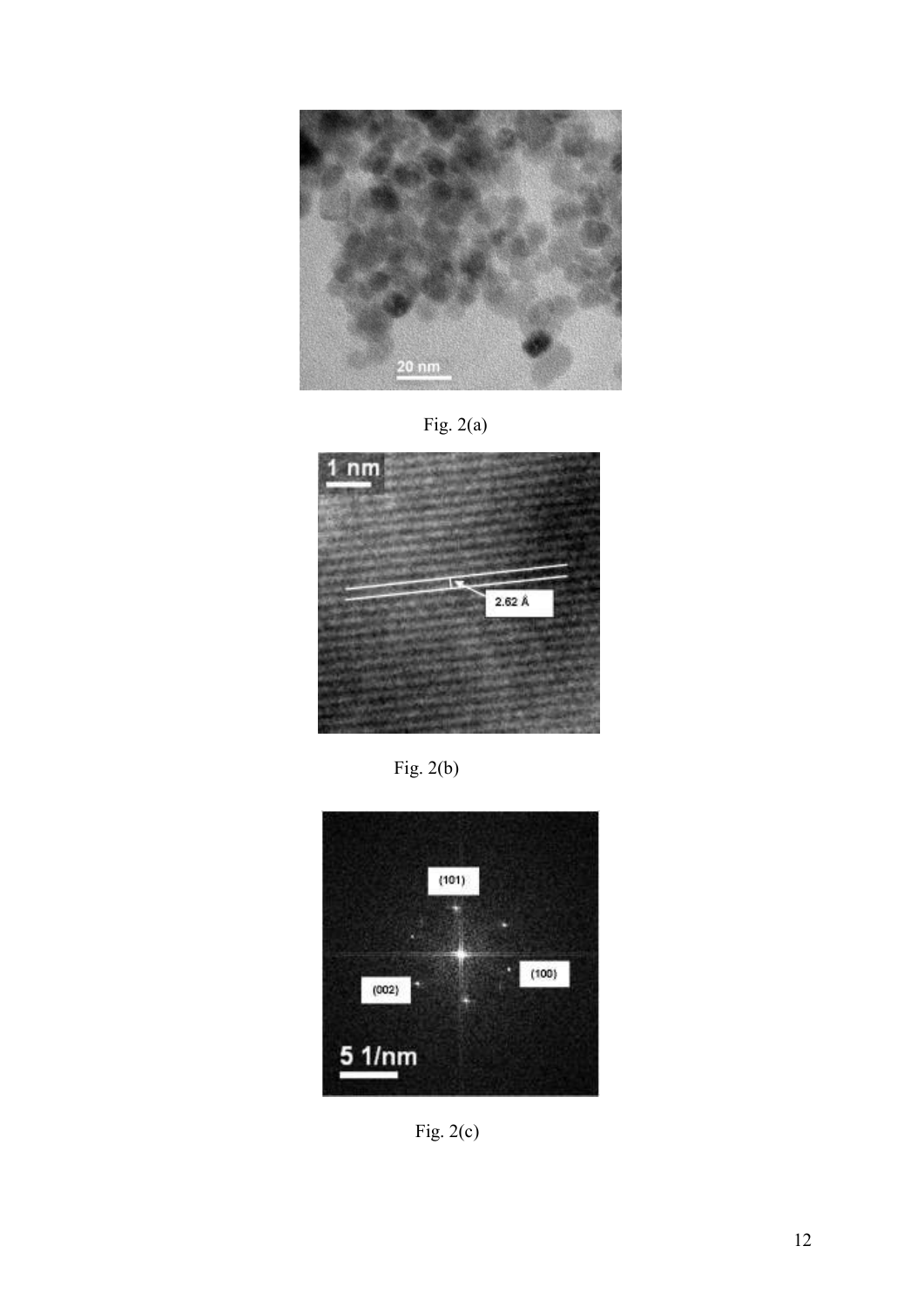

Fig. 3(a)



Fig. 3(b)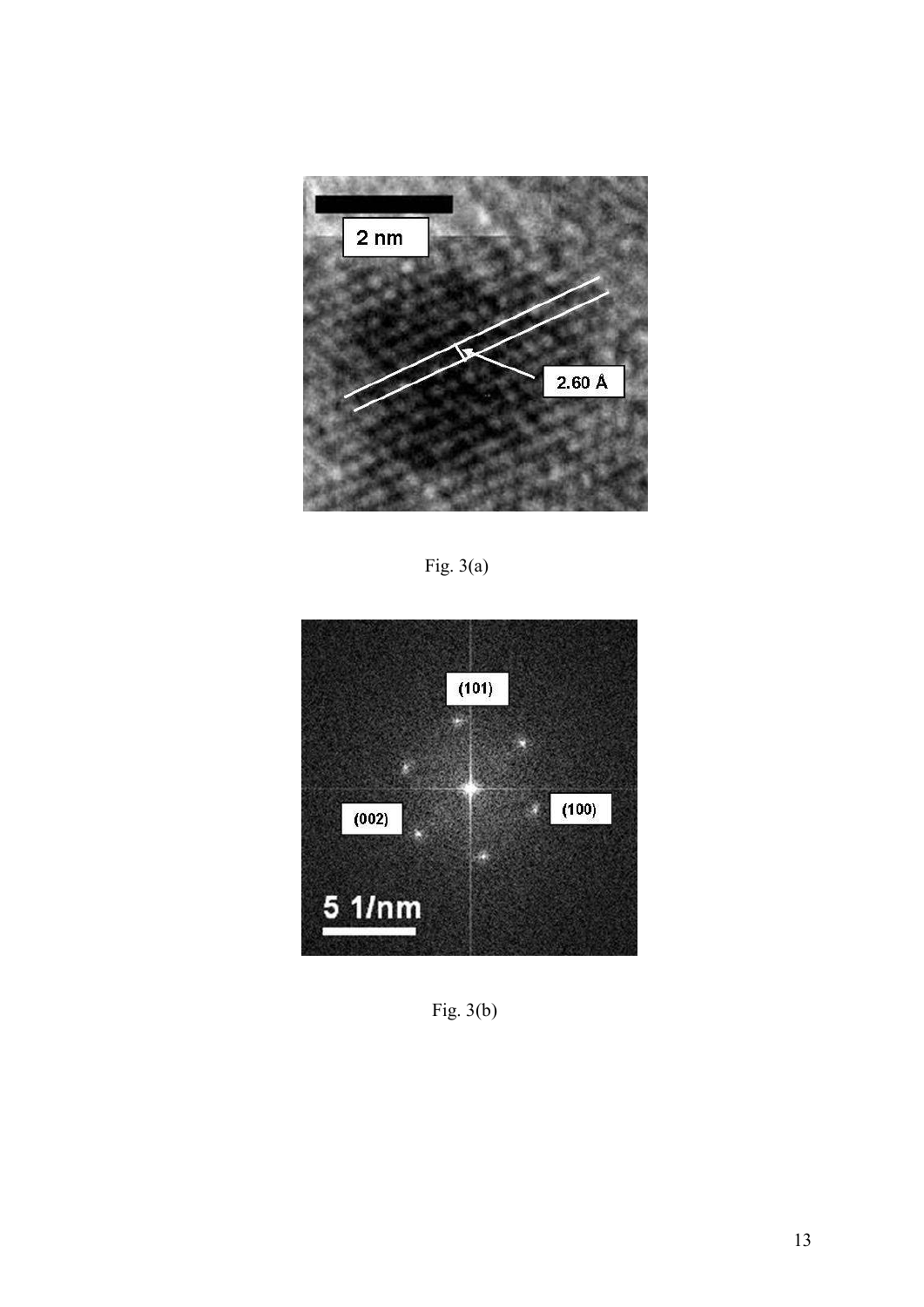

Fig. 4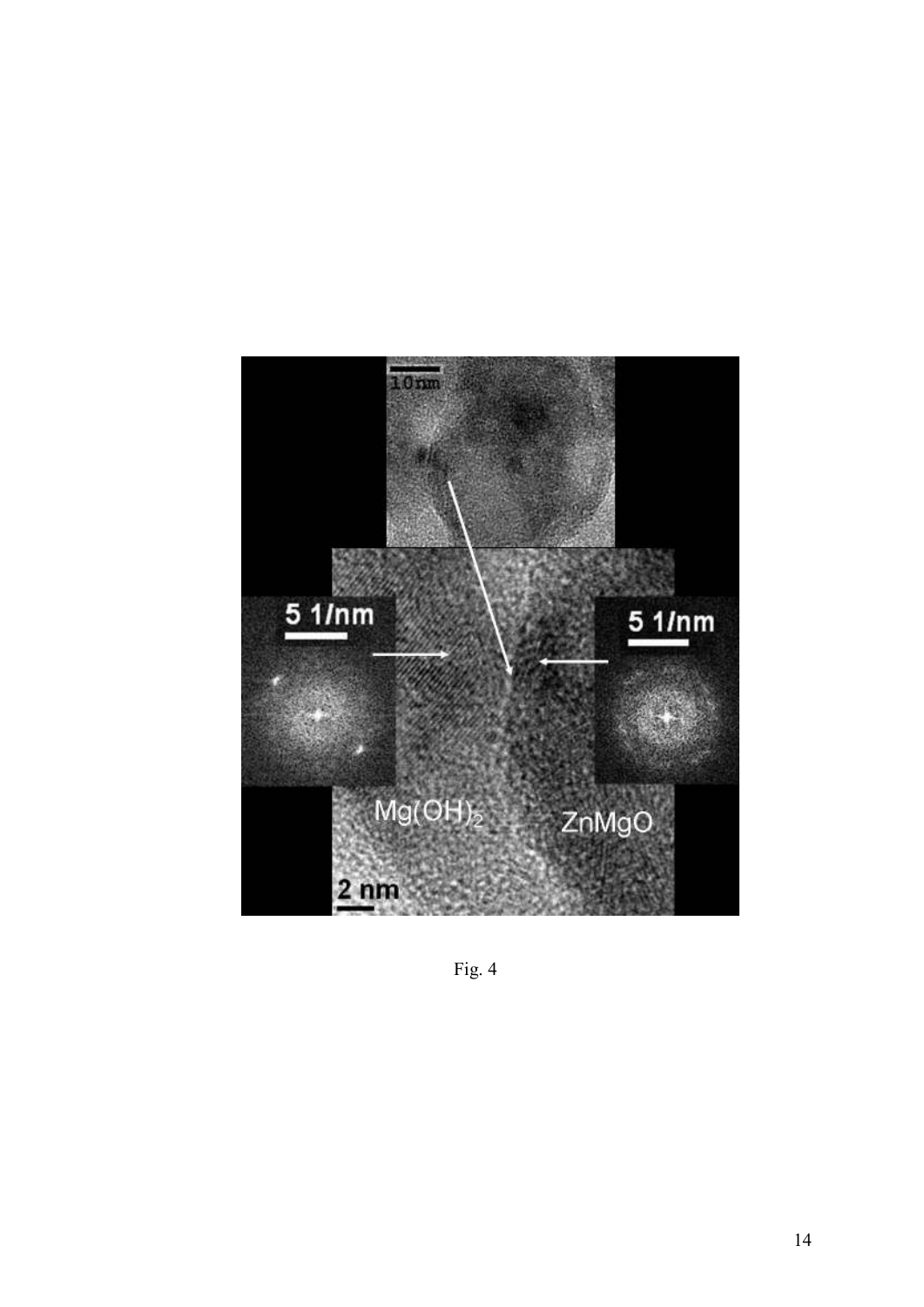

**Fig. 5(a)** 



 **Fig. 5(b)**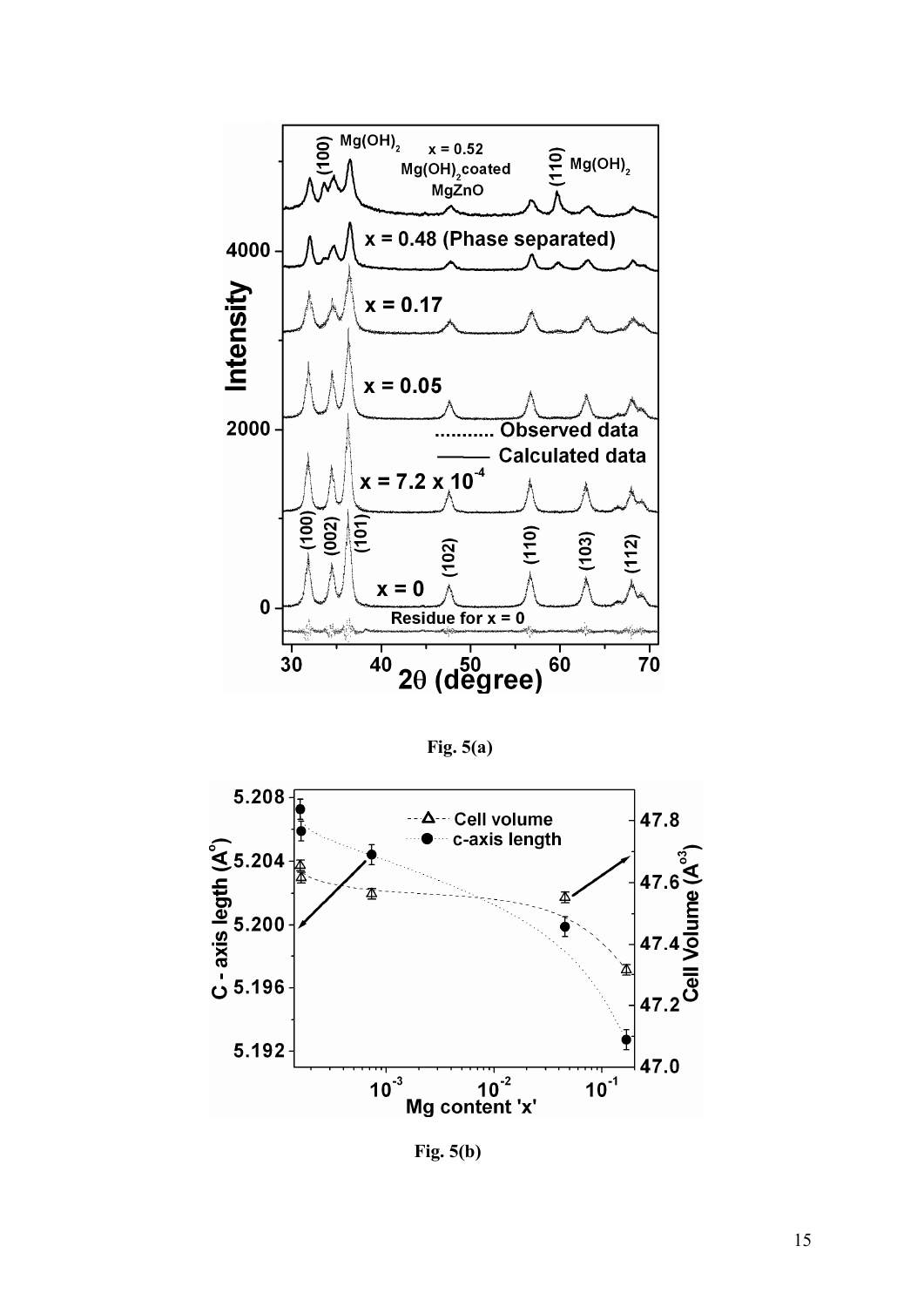

 **Fig. 6**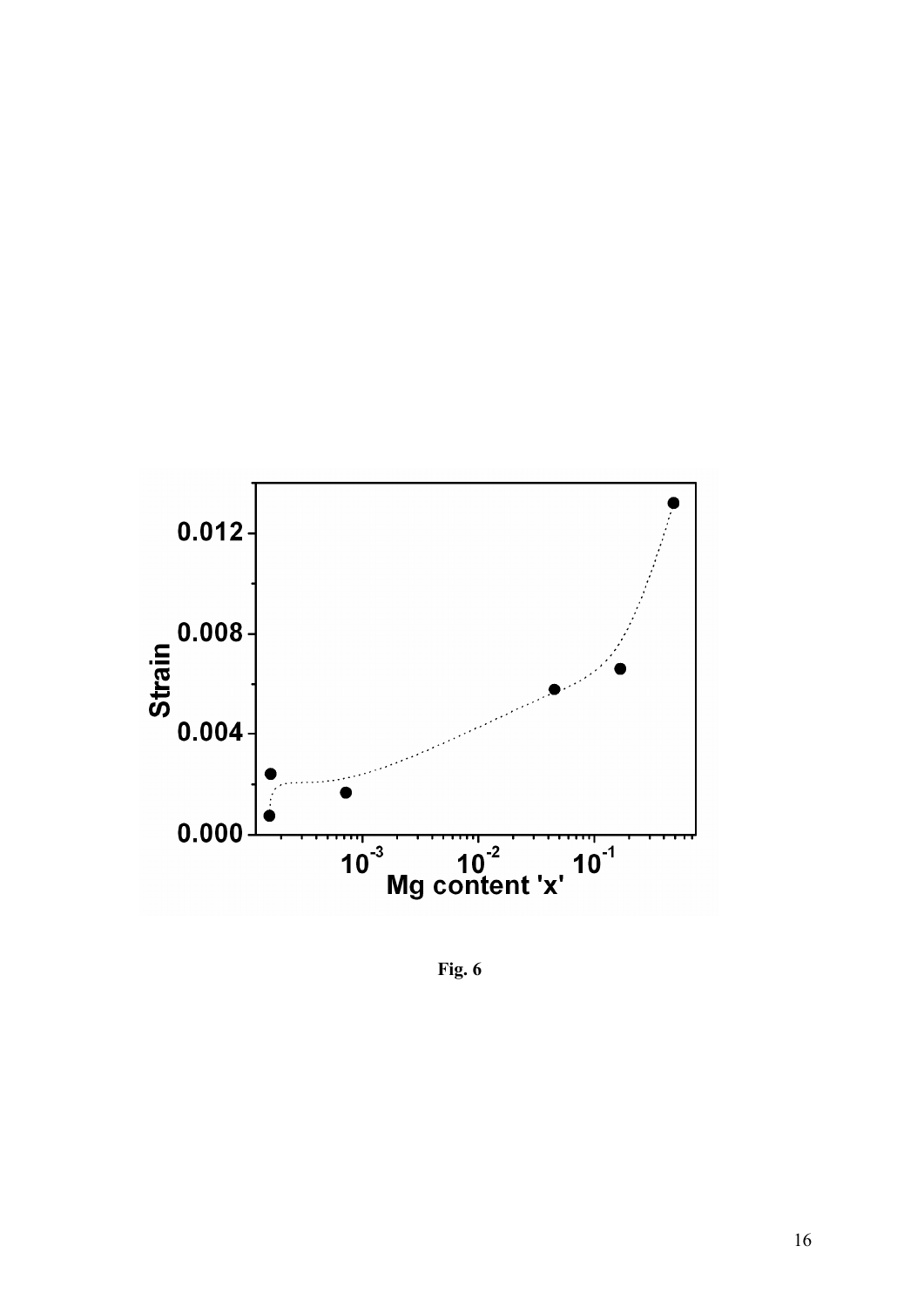

 **Fig. 7(a)** 



 **Fig. 7(b)**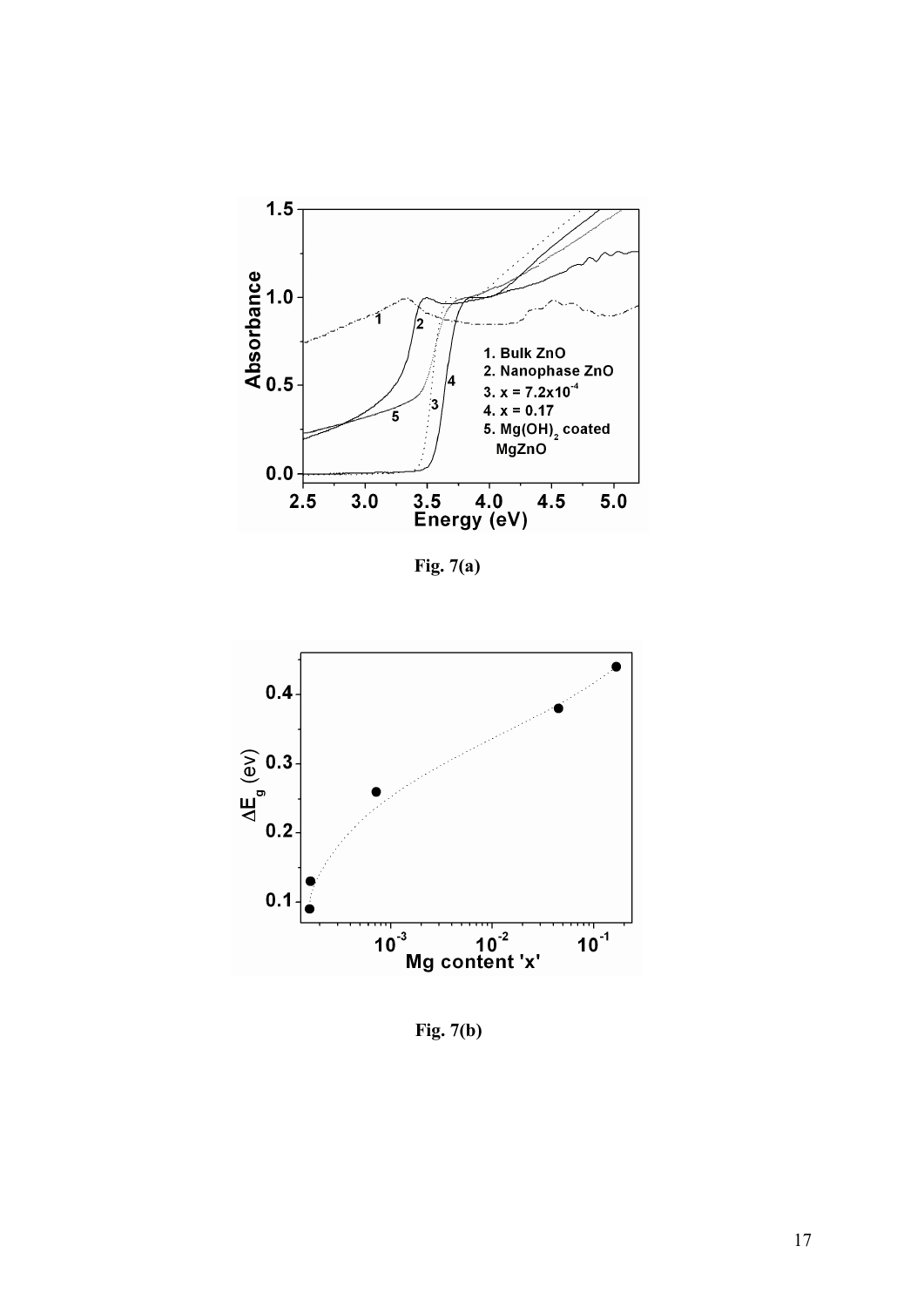

**Fig. 8(a)**



 **Fig. 8(a)**